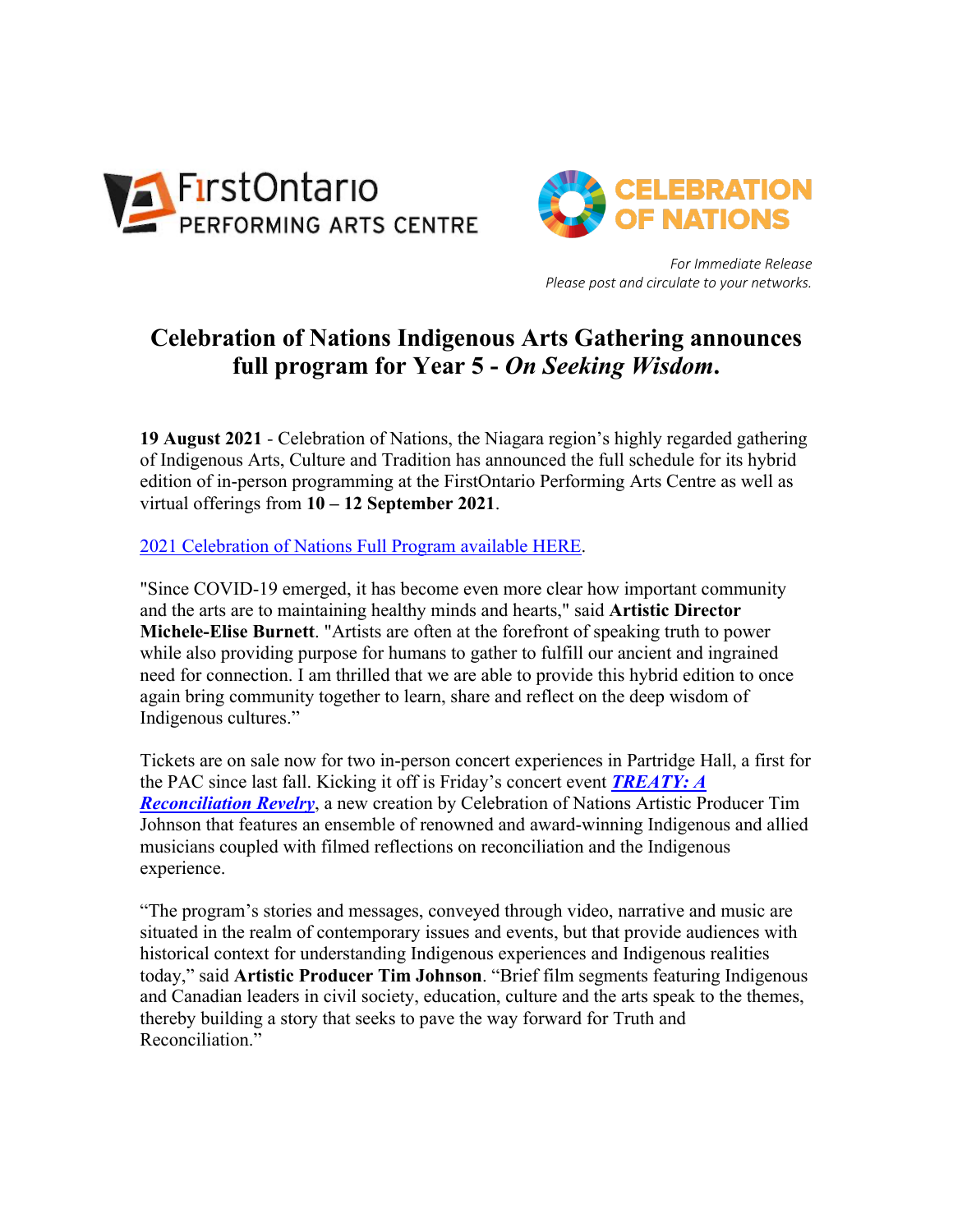Saturday's concert experience features an evening with prominent Indigenous singer/songwriters **Amanda Rheaume** and **Logan Staats.** Limited tickets are available for both in-person concert experiences and available HERE.

The 2021 workshop series offers hands-on opportunities to learn from skilled, Indigenous artists and Knowledge Keepers. In partnership with **101 Deweguns Living Hearts Legacy**, four sanding workshops will take place over the weekend as part of this longer-term project with the vision of healthy and continuous reconciliation. Additional workshops include: Dressing Talking Sticks **Jackie Labonte and Oliver Nobosin**; Medicine Wheel Bracelets with **April Mitchell-Boudreau**; Creating a Sculpture from the Land led by **Soaring Eagles Secondary Program Graduate Students**; Nokomis 215+ Moccasin Project Workshop with **Shannon Cotter;** and a virtual workshop offering of Wiigwaas (Birchbark) Beaded Earrings with **Nikki Shawana**. Workshops range from FREE to \$15 per participant, register HERE.

Throughout the weekend, safe and free activities have been planned in the backyard of the FirstOntario Performing Arts Centre, where our Sacred Fire will also burn, officiated by Indigenous Elders with Sunrise Ceremonies each day, and cared for by faithful Firekeepers **Fred Bowering** and **Brian Kon**.

Highlights include a very special, FREE, not-to-be-missed presentation of **Cris Derksen's Orchestral Powwow** featuring **Chippewa Travellers** and members of the **Niagara Symphony Orchestra** on Saturday 11 September at 4pm. And among still many other programs, **Victoria Poet Laureate Janet Marie Rogers** returns to curate and perform the **Empathic Poetry Café** live in the backyard with a group of creative and expressive Indigenous writers at 6pm that evening. Saturday's program will be hosted by *One Dish, One Mic,* the popular radio show that explores Indigenous issues from **CKTB 610 AM.**

Celebration of Nations is an opportunity for local, national, and international visitors to actively participate in an inclusive and engaging community gathering that fosters a greater sense of belonging, support of meaningful reconciliation, and that engenders a lasting legacy of goodwill. The 2020 virtual edition attracted more than 36,000 viewers from across the globe.

Additionally, the PAC is pleased to welcome the community back into the facility for performances and workshops. Tickets and workshop registrations are available through our online **Box Office.** In keeping with all regulatory provincial and public health regulations, health and safety protocols will be in place including reduced capacities, enhanced cleaning protocols and mandatory mask wearing in all spaces. Please visit the PAC's **website** for detailed information on our safe reopening plans.

"The past 18 months have been a struggle for many artists and arts workers, losing the direct, live connection that provides both purpose and sustenance to their very being,"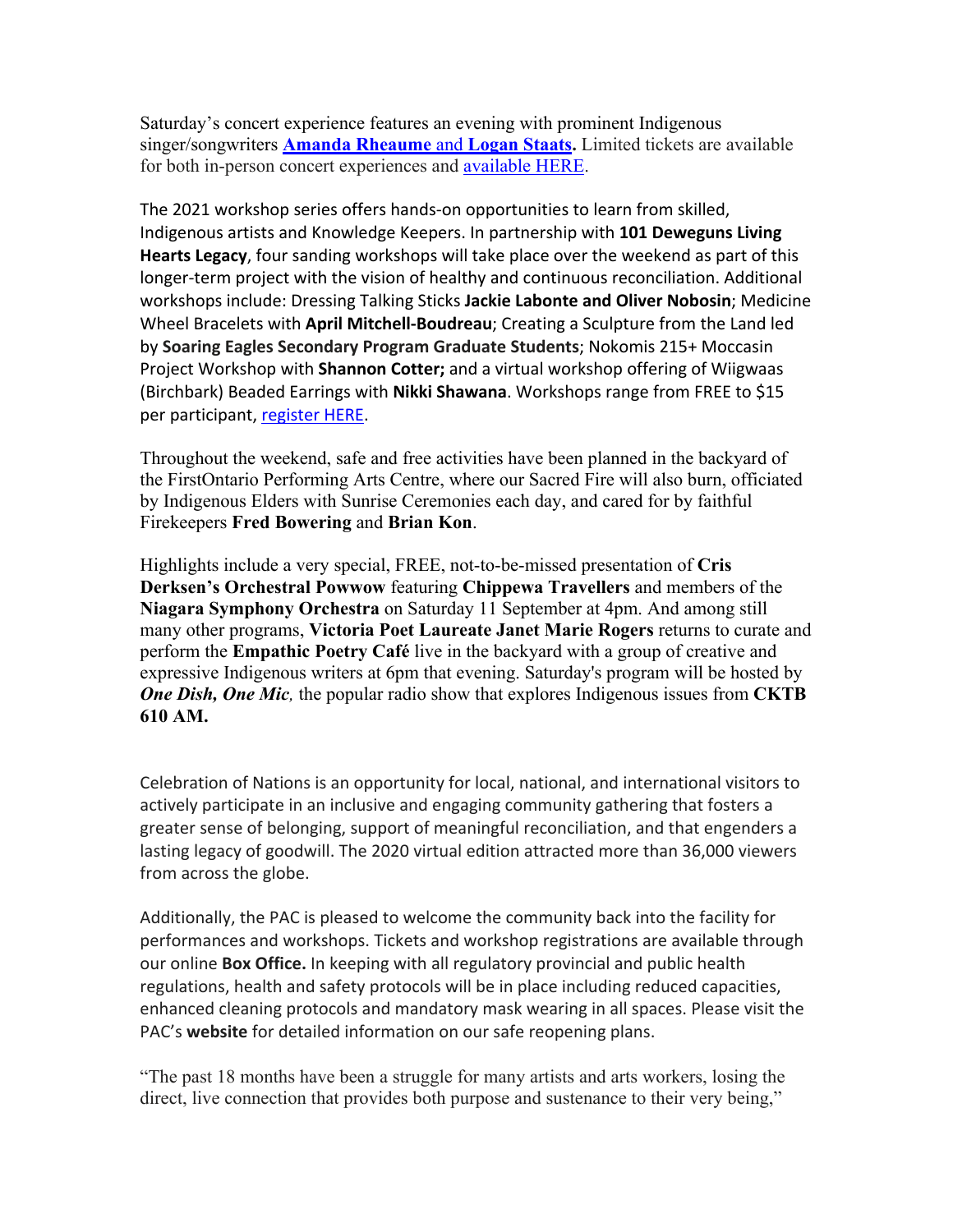said **Colleen Smith, Executive Director of FirstOntario Performing Arts Centre**. "This year's Celebration of Nations is our official return to live performance and the art of gathering. We are grateful for the opportunity to honour, celebrate and grow our relationship with Indigenous peoples while supporting the return of live arts and culture to our community."

Celebration of Nations is part of a long-term vision of the FirstOntario Performing Arts Centre, Kakekalanicks and the City of St. Catharines to build on the Two Row Wampum that promotes all Nations walking together, in parallel, with respect, compassion and understanding to cultivate an inclusive community for our shared future. It is intended to provide opportunities for national and international visitors to actively participate in an inclusive and engaging community gathering that will foster a greater sense of belonging, support meaningful reconciliation, and leave a lasting legacy of goodwill for future generations.

Kakekalanicks' mission is to promote Indigenous art and artists to broad-based audiences and acts to educate the public about the deep-rooted beauty and uniqueness of each Nation's culture, heritage and traditions through the medium of the Arts.

The FirstOntario Performing Arts Centre aims to provide meaningful opportunities to bring our community together in a place of mutual understanding, empathy and respect through the arts.



# **The 2021 Celebration of Nations program at a glance:**

Live = In person. The PAC is pleased to welcome the community back into the facility for performances and workshops. In keeping with all regulatory provincial and public health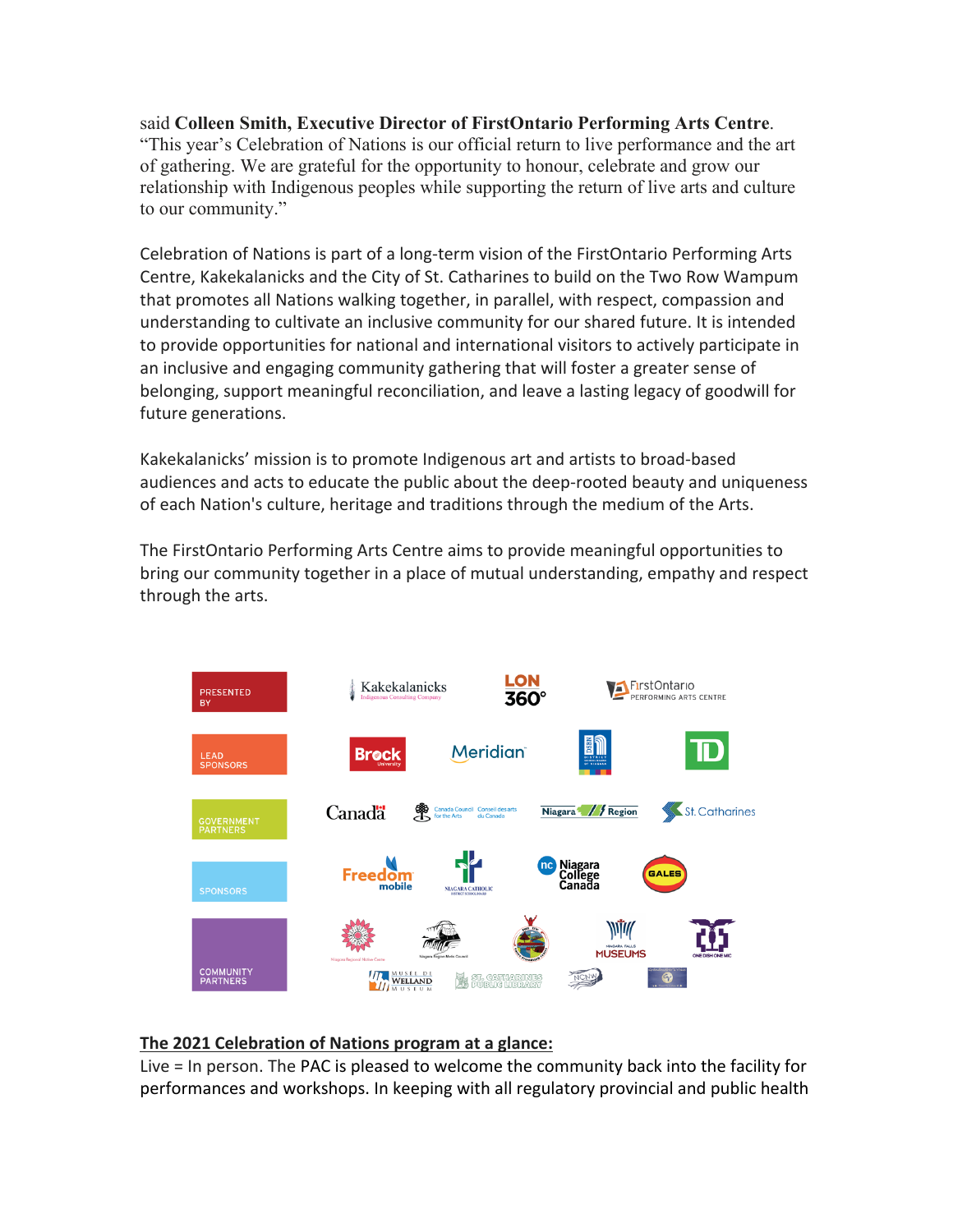regulations, health and safety protocols will be in place including reduced capacities, enhanced cleaning protocols and mandatory mask wearing in all spaces. Visit the PAC's website for detailed information.

Livestream = Available for viewing through FirstOntario PAC YouTube and Facebook Channels as well as Celebration of Nations, Kakekalanicks Indigenous Arts and partner Facebook pages.

#### **Friday 10 September**

#### **Dawn** - **Sunrise Ceremony with Elder Dave Labbe**

The Sacred Fire is lit by Fire Keepers Fred Bowering and Brian Kon, officiated by Elder Dave Labbe, where it will be cared for until sundown on Sunday. Live - Backyard of FirstOntario PAC | FREE

**7am - Coffee and Bannock: Teachings and Stories of the Innu Confederacy with** 

**Elder Dave Labbe**. Following the Sunrise Ceremony. Live - Backyard of FirstOntario PAC | FREE

# **6:30pm - Welcome + 2021 Celebration of Nations Outstanding Achievement Awards**

With a reading by special guest Dr. Duke Redbird of his poem, *Stolen Children Stolen Souls.*

Live + livestreamed - Partridge Hall, FirstOntario PAC | FREE

# **7:30pm - Strong Water Youth Singers**

Opening performance in support of the *TREATY: A Reconciliation Revelry.* Live + livestreamed from Partridge Hall | \$25+HST or FREE via livestream

# **7:40pm** *-* **TREATY: A Reconciliation Revelry**

Featuring Joshua Arden Miller, Oren Doxtator, Alan Duffy, Blaine Bomberry, Miles Evans-Branagh, The Ollivanders, Tasheena Doxtator, Rob Lamothe and James Wilson. Live + livestreamed from Partridge Hall | \$25+HST or FREE via livestream

# **SATURDAY 11 SEPTEMBER**

**Dawn - Sunrise Ceremony with Elder Allan Jamieson Sr.** Live - Backyard of FirstOntario PAC | FREE

**7am – Coffee and Bannock: The Power of the Dawn with Elder Allan Jamieson Sr.** Live - Backyard of FirstOntario PAC | FREE

# **9am - Anishinaabe Aadziwin Miinwaa Kinoomaagewin - Anishinaabe Culture and Teachings**

Led by the Shawana Family. Live + livestreamed - Backyard of FirstOntario PAC | FREE

# **9am – 1pm 101 Deweguns Sanding Workshop**

Live - RBC Innovation Studio, FirstOntario PAC | FREE Limited capacity. Preregistration required.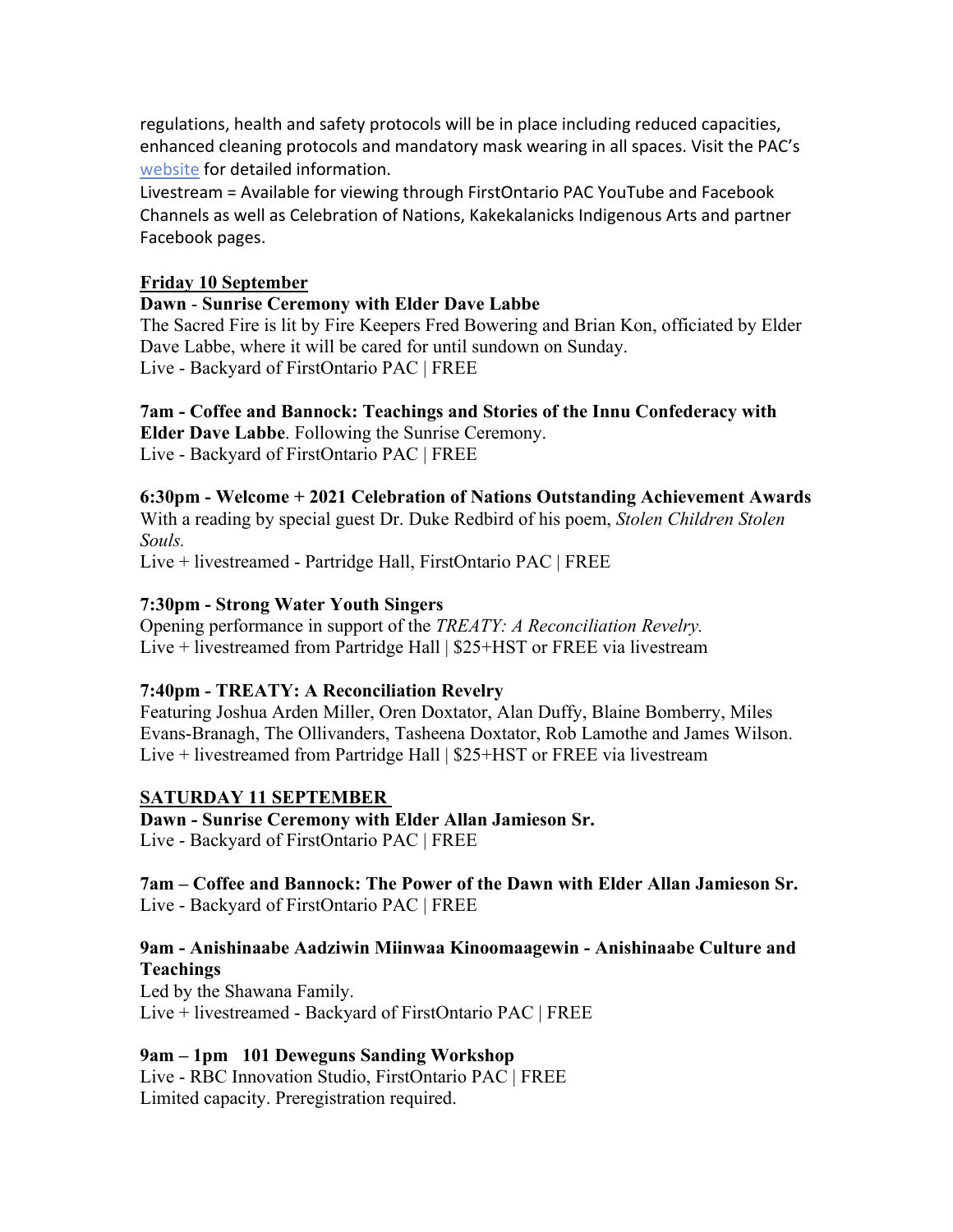#### **10am – 3pm Niagara Regional Native Centre Food Vendor**

Enjoy delicious food cooked up with love by NRNC staff to raise funds for their annual Nurturing Our Roots Powwow. Backyard of FirstOntario PAC | CASH

#### **10am – 3pm Welland Museum Discovery Zone**

Hands-on activities such as dot art, games, and puzzles as well as Métis educational kits available for teachers and educators.

Live - Backyard of FirstOntario PAC | FREE

#### **10am – 3pm St. Catharines Library: Discover our Indigenous Collection!**

Visit our pop-up library station! Families can drop in for story times highlighting picture books by Indigenous authors at 11am, 12:30pm & 2pm. Take-away activity kits - while supplies last!

Live - Backyard of FirstOntario PAC | FREE

#### **10am – 12:30pm Dressing Talking Sticks Workshop with Jackie Labonte and Oliver Nobosin**

Live – Robertson Theatre, FirstOntario PAC | \$15+HST Limited capacity. Preregistration required.

#### **11am - Youth Moccasins Talk: Preserving Wisdom**

Led by Courtney Copoc-Hopkins with Youth guests Dalton Bird and Semiah Smith. Livestreamed | FREE

#### **2pm - Six Years Hence**

Moderated by Celebration of Nations Artistic Producer Tim Johnson, with guests: The Right Honourable Paul Martin, Prime Minister of Canada (2003-6); Ava Hill, Elected Chief of the  $56<sup>th</sup> + 57<sup>th</sup>$  Six Nations Elected Council; and Dr. Lynn Wells, Provost and Vice-President Academic at Brock University. Livestreamed | FREE

#### **2pm - Creating a Sculpture from the Land Workshop (for ages 8 – 12)**

Led by Soaring Eagles Secondary Program Graduate Students Live - Robertson Theatre, FirstOntario PAC | FREE Limited capacity. Preregistration required.

#### **2pm - Wiigwaas (Birchbark) Earrings Workshop**

Led by Nikki Shawana. Via ZOOM | \$15+HST Limited capacity. Preregistration required.

**2pm – 6pm 101 Deweguns Sanding Workshop** Live - RBC Innovation Studio, FirstOntario PAC | FREE Limited capacity. Preregistration required.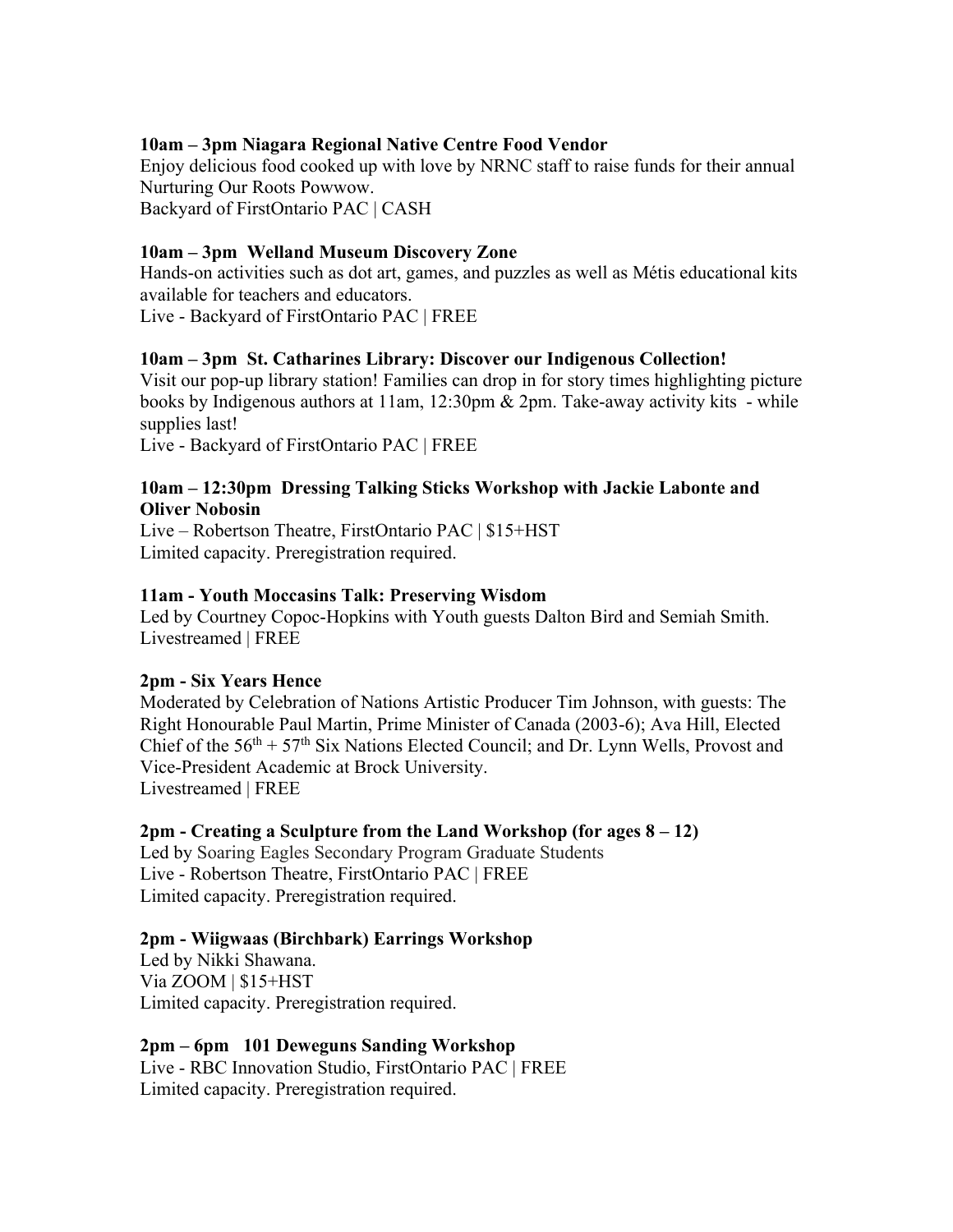# **4pm - Cris Derksen's Orchestral Powwow featuring Chippewa Travelers and members of the Niagara Symphony Orchestra**

Cris Derksen will be performing her unique blend of Indigenous powwow songs and classical orchestra music in this not-to-be-missed special presentation! Live + livestreamed – Backyard of FirstOntario PAC | FREE

#### **6pm - Empathic Poetry Café - On Seeking Wisdom**

Hosted by award winning Mohawk writer from Six Nations Janet Marie Rogers and featuring Alicia Elliott, Jan Longboat, Laura Kooji and Nea Read. Live and livestreamed - Backyard of FirstOntario PAC | FREE

#### **7:30pm - An Evening with Amanda Rheaume and Logan Staats**

Two celebrated Indigenous singer-songwriters set to light up the Partridge Hall stage. Live + livestreamed from Partridge Hall | \$25+HST or FREE via livestream Saturday 11 September 7:30pm

#### **Sunday 12 September**

**Dawn** – **Sunrise Ceremony with Grandmother Marie Jones** Live - Backyard of FirstOntario PAC | FREE

#### **7am – Coffee and Bannock: Spirit of Life and Ways of Being is an Ancient Knowledge**

Live - Backyard of FirstOntario PAC | FREE

#### **7am – 3pm Hope and Healing Art Installation, Created in real time by Tracey-Mae Chambers**

Live - Backyard of FirstOntario PAC | FREE

# **8am-9am Within, Within with Reverend Nokomis Migizinz Cindilee**

Live - Backyard of FirstOntario PAC | FREE

#### **9am – 11am** - **Songs, Stories, and Dances of the Haudenosaunee, Led by Gary Parker**

Live + livestreamed - Backyard of FirstOntario PAC | FREE

#### **9am – 1pm - 101 Deweguns Sanding Workshop**

Live - RBC Innovation Studio, FirstOntario PAC | FREE Limited capacity. Preregistration required.

**10am - Medicine Wheel Bracelet Workshop with April Mitchell-Boudreau** Live – Robertson Theatre, FirstOntario PAC | \$15+HST Limited capacity. Preregistration required.

# **10am – 3pm Niagara Regional Native Centre Food Vendor**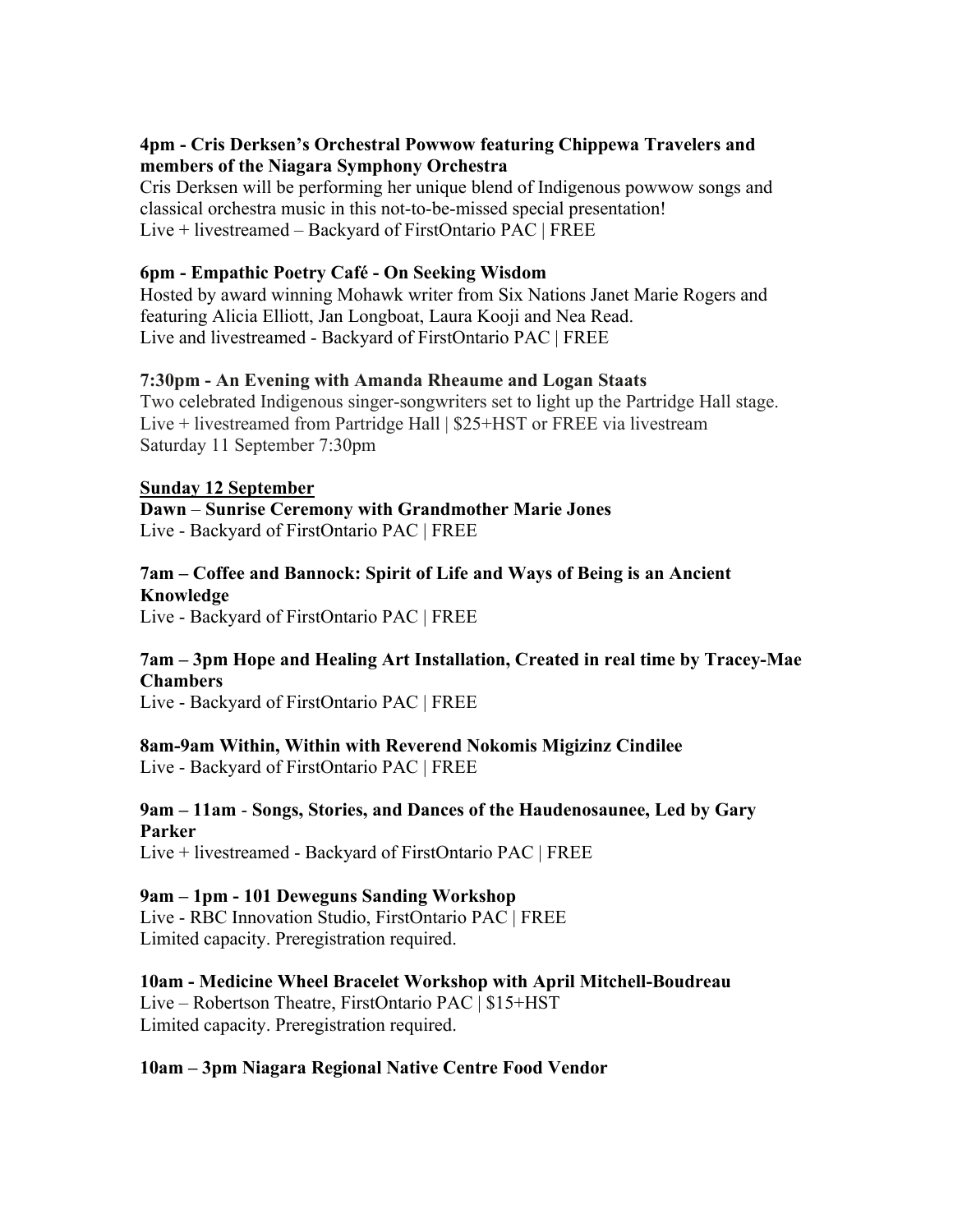Enjoy delicious food cooked up with love by NRNC staff to raise funds for their annual Nurturing Our Roots Powwow. Backyard of FirstOntario PAC | CASH

#### **10am – 3pm Niagara Falls History Museum's Discovering Kaná:ta Exploration Zone**

Explore reproductions of Indigenous artefacts created by Six Nations artisans to allow visitors to engage with history in a hands-on way.

Live - Backyard of FirstOntario PAC | FREE

# **11am - Her Moccasins Talk: Matriarch Circle on Nurturing Wisdom**

A sharing circle with community Matriarchs: Grandmother Gail Whitlow, Grandmother Marie Jones, Grandmother Renee Hill-Thomas and Traditional Healer Audra Sewell Maloney.

Livestreamed | FREE

# **12:30pm – The Metis Fiddlers**

Discover the history of the Métis people in Canada through Indigenous fiddle traditions passed down by Elders from across the country. Live + livestreamed - Backyard of FirstOntario PAC | FREE

# **1:30pm – Talking Turtle Stories with Perry Ground**

Traditional Master Storyteller, Turtle Clan member of the Onondaga Nation, Perry Ground will share several Haudenosaunee Stories with a fun and energetic style. Live + livestreamed - Backyard of FirstOntario PAC | FREE

# **2pm - Nokomis 215+ Moccasin Project Workshop** Led by Shannon Cotter

Live – Robertson Theatre, FirstOntario PAC | \$15+HST Limited capacity. Preregistration required.

# **2pm - Fireside: On Seeking Wisdom**

Led by Celebration of Nations Artistic Producer Tim Johnson and Plenty Canada ED/ Algonquin Elder Larry McDermott, with Eli Enns, Melanie Goodchild, and Rob MacDonald. Livestreamed | FREE

# **2pm – 6pm 101 Deweguns Sanding Workshop**

RBC Innovation Studio, FirstOntario PAC | FREE Limited capacity. Preregistration required.

# **3:30pm – Uplift Sharing Circle – Preparations for Drums Across Canada**

Celebration of Nations Artistic Director Michele-Elise Burnett with Angela DeMontigny, Audra Sewell Maloney and Erin Moraghan share the vision and mission for Drums Across Canada.

Live + livestreamed, Backyard of FirstOntario PAC | FREE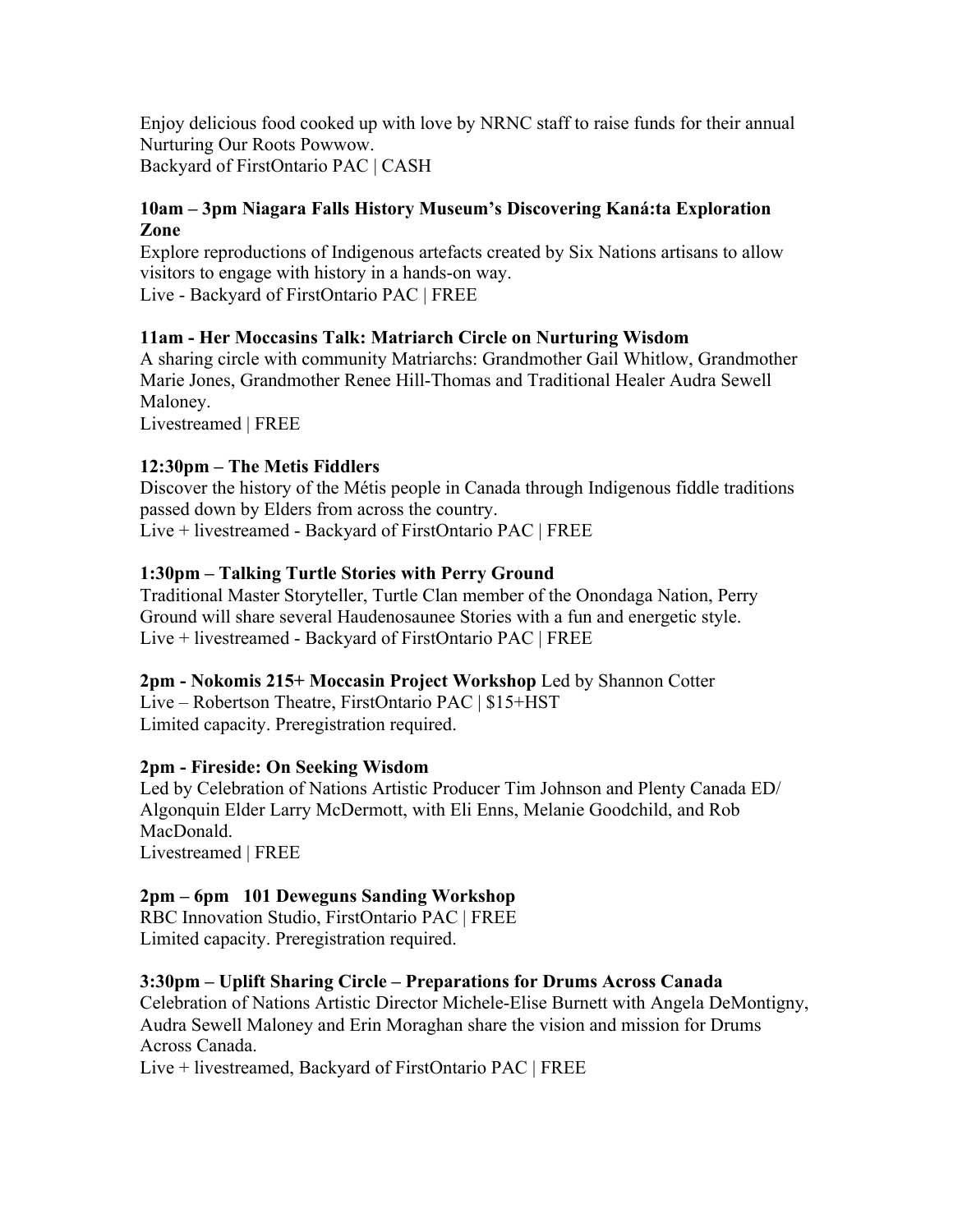#### **4pm - Drums Across Canada**

A traditional Call and Response with other communities across the country, drumming for the children's spirits who never made it home, for the Ancestors, the Matriarchs, MMIWG, the next generation, for healing, and for wisdom. All welcome. Live + livestreamed, Backyard of FirstOntario PAC | FREE

#### **Dusk – Closing the Sacred Fire**

Celebration of Nations Fire Keepers Fred Bowering and Brian Kon and community will close the 2021 Celebration of Nations Sacred Fire. All welcome. Live + livestreamed, Backyard of FirstOntario PAC | FREE

#### **Ongoing - The ABCs of Mother Earth**

Soaring Eagles Secondary Program, Niagara Catholic District School Board St. Paul Street facing windows of Partridge Hall | FREE

#### **Ongoing - Métis Encampment**

The Niagara Region Métis Council will bring elements of a traditional Métis encampment to Celebration of Nations, living and sharing the culture as their Métis ancestors would have in the early 1800s. Backyard of FirstOntario PAC | FREE

#### **About Celebration of Nations**

Celebration of Nations is part of a long-term vision of the FirstOntario Performing Arts Centre, Kakekalanicks and the City of St. Catharines to build on the Two Row Wampum that promotes all Nations walking together, in parallel, with respect, compassion and understanding to cultivate an inclusive community for our shared future. It is intended to provide opportunities for national and international visitors to actively participate in an inclusive and engaging community gathering that will foster a greater sense of belonging, support meaningful reconciliation, and leave a lasting legacy of goodwill for future generations.

Kakekalanicks' mission is to promote Indigenous art and artists to broad-based audiences and acts to educate the public about the deep-rooted beauty and uniqueness of each Nation's culture, heritage and traditions through the medium of the Arts.

#### **About the FirstOntario Performing Arts Centre**

The FirstOntario Performing Arts Centre is located downtown St. Catharines, Ontario on the shared traditional lands of the Haudenosaunee, Anishinaabe, Mississaugas of the Credit First Nation, the Neutral Peoples and many other Indigenous people from across Turtle Island. We offer our sincere gratitude and respect to the original and continued stewards of this land. We also acknowledge Indigenous, Black, People of Colour, and 2SLGBTQQAI+ that have been marginalized for centuries and more - and our collective responsibility to take action for a better world free from oppression, discrimination and racism. The PAC aims to provide meaningful opportunities to bring our community together in a place of mutual understanding, empathy, and respect through the arts.

The FirstOntario Performing Arts Centre is a 95,000 square foot cultural complex comprised of four state-of-the-art performance venues that host a signature presentation of international and local performing artists. Designed by Diamond Schmitt Architects, the FirstOntario Performing Arts Centre plays a vital role in the renaissance of downtown St. Catharines, serving as the